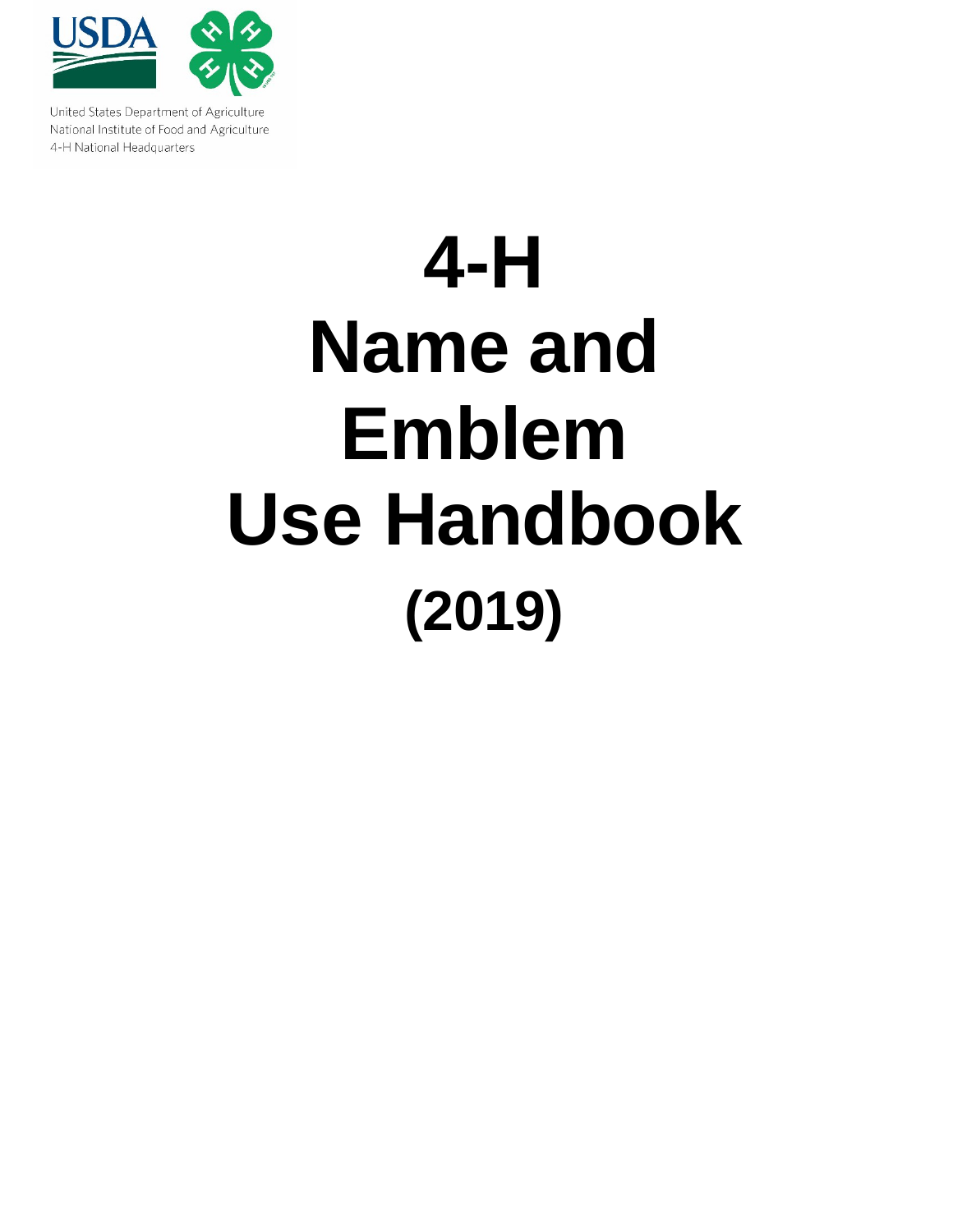# Contents

| Introduction                                                | 4  |  |  |
|-------------------------------------------------------------|----|--|--|
| General Information on the 4-H Name and Emblem Use          |    |  |  |
| Overview of Review Criteria and Expectations                | 5  |  |  |
| Foundational Criteria for using the 4-H Name or Emblem      | 6  |  |  |
| <b>DESCRIPTION</b>                                          | 6  |  |  |
| <b>REMINDER</b>                                             | 6  |  |  |
| <b>DECISION CHECKLIST</b>                                   | 6  |  |  |
| Using the Name 4-H                                          | 7  |  |  |
| <b>DESCRIPTION</b>                                          | 7  |  |  |
| <b>DECISION CHECKLIST</b>                                   | 7  |  |  |
| Using the 4-H Emblem                                        | 8  |  |  |
| <b>DESCRIPTION</b>                                          | 8  |  |  |
| <b>APPLICATION TIP</b>                                      | 8  |  |  |
| <b>DECISION CHECKLIST</b>                                   | 8  |  |  |
| Products and/or Services Using the 4-H Name or Emblem       | 9  |  |  |
| <b>DESCRIPTION</b>                                          | 9  |  |  |
| <b>REMINDER</b>                                             | 9  |  |  |
| <b>APPLICATION TIPS</b>                                     | 9  |  |  |
| <b>DECISION CHECKLIST</b>                                   | 9  |  |  |
| Marketing and/or Media using the 4-H Name or Emblem         | 10 |  |  |
| <b>DESCRIPTION</b>                                          | 10 |  |  |
| <b>REMINDER</b>                                             | 10 |  |  |
| <b>APPLICATION TIP</b>                                      | 10 |  |  |
| <b>DECISION CHECKLIST</b>                                   | 10 |  |  |
| Cause-Marketing and Fundraising With the 4-H Name or Emblem | 11 |  |  |
| <b>DESCRIPTION</b>                                          | 11 |  |  |
| <b>REMINDER</b>                                             | 11 |  |  |
| <b>APPLICATION TIP</b>                                      | 12 |  |  |
| <b>DECISION CHECKLIST</b>                                   | 12 |  |  |
| Partnerships with 4-H                                       | 12 |  |  |
| Revoking Authorization and Reporting Violations             |    |  |  |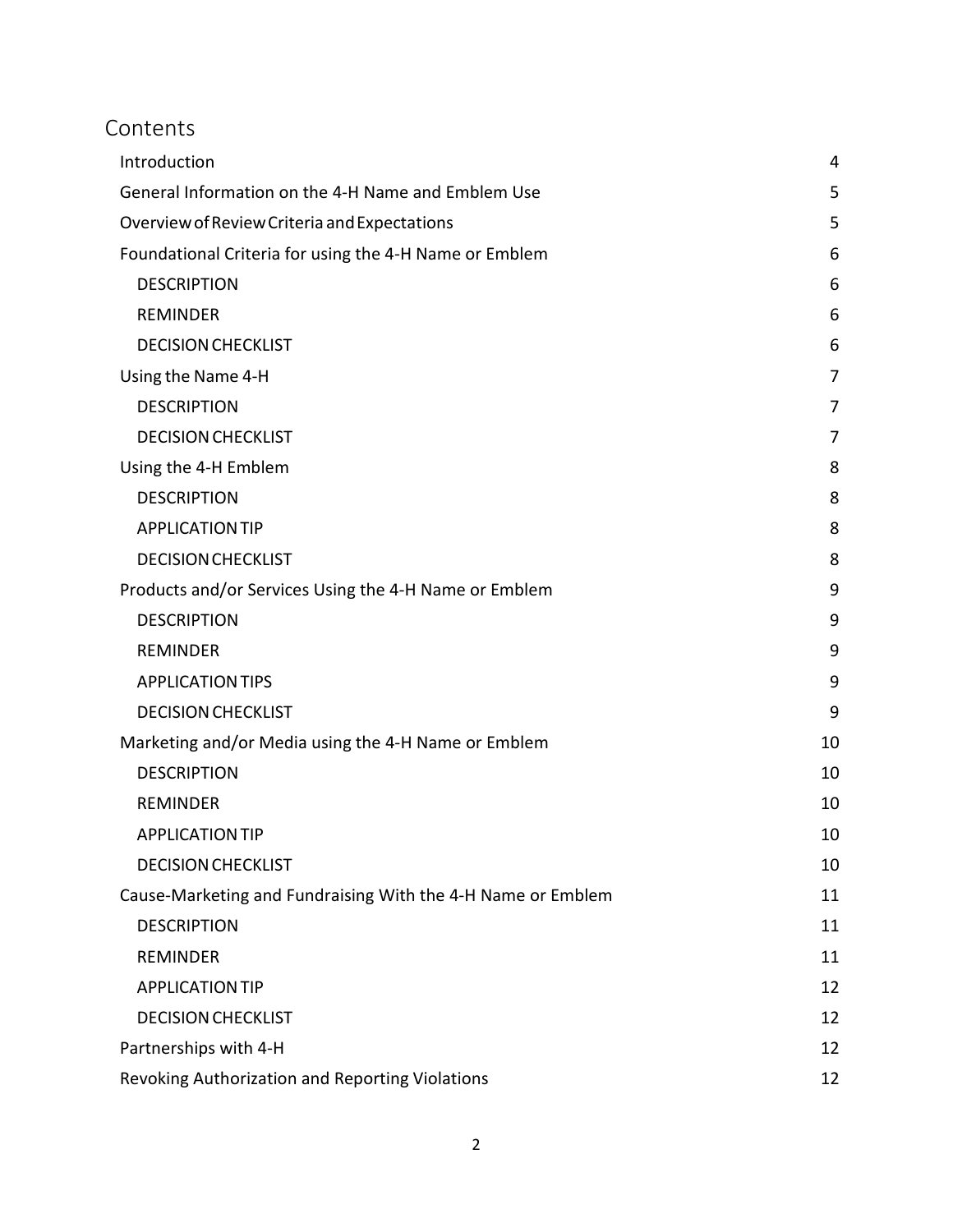| <b>Revoking Authorization</b>              | 12 |
|--------------------------------------------|----|
| <b>Reporting Violations</b>                | 12 |
| <b>Terms and Definitions</b>               | 13 |
| 4-H Graphics Visual Aid                    | 14 |
| Description                                | 14 |
| Graphic Criteria                           | 14 |
| Color                                      | 14 |
| Artistic                                   | 15 |
| Animation                                  | 15 |
| <b>Graphic Use Examples</b>                | 16 |
| Sample Wording for Letters                 | 17 |
| Authorization Approval Text (Example)      | 17 |
| Authorization Denial Text (Example)        | 17 |
| Authorization Revocation Text (Example)    | 17 |
| Violation of Use Text (Example)            | 18 |
| 4-H Name and Emblem Use Criteria Checklist | 19 |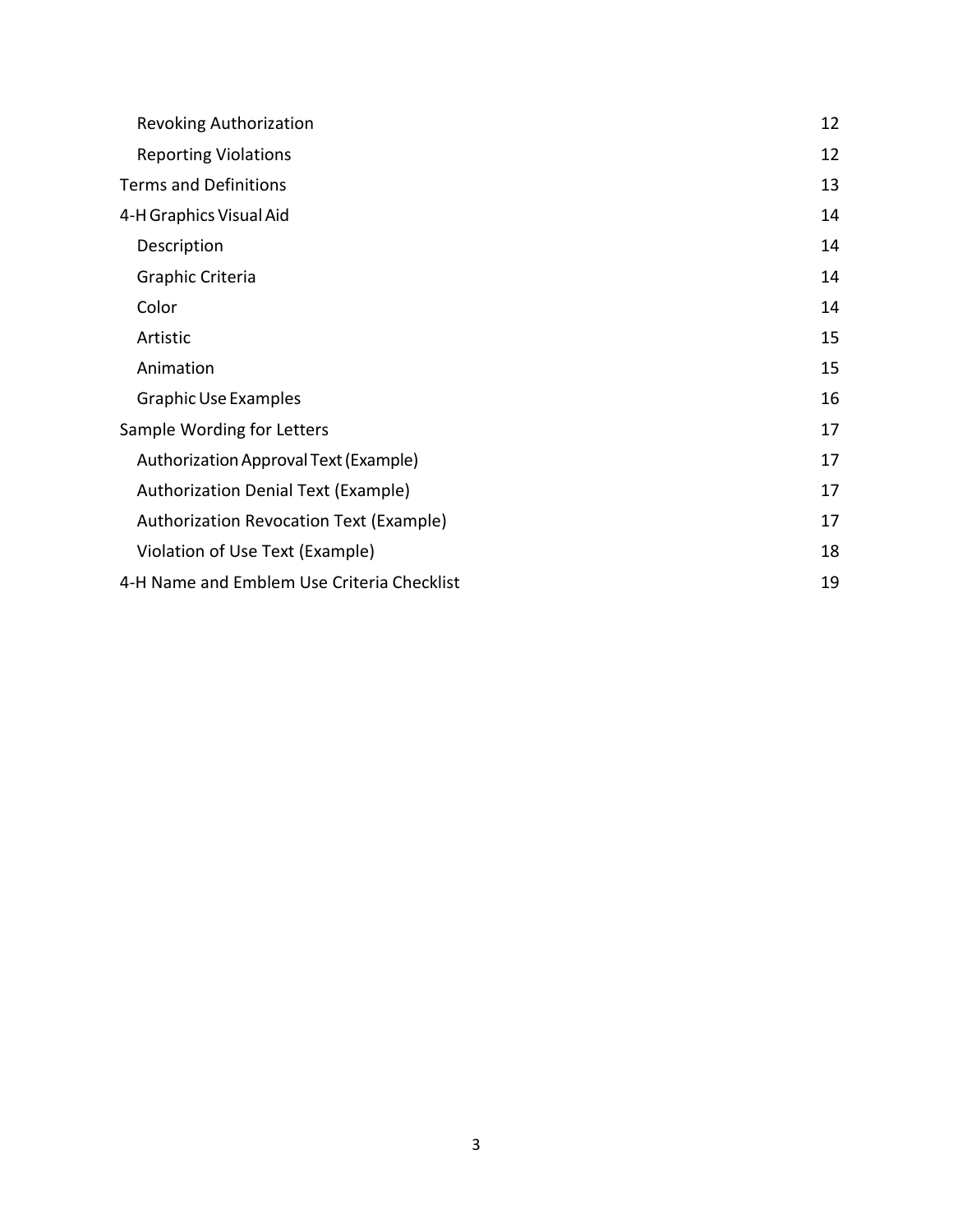## <span id="page-3-0"></span>Introduction

The 4-H Emblem is the national symbol of Cooperative Extension's 4-H program supported by the United States Department of Agriculture (USDA). This program is defined as the youth education and outreach component of Cooperative Extension Services (CES) at land-grant institutions, and is implemented by CES as a means for land-grant institutions to carry out responsibilities funded under the [Smith-Lever Act, 7 United States Code 341.](https://www.govinfo.gov/app/details/USCODE-2010-title7/USCODE-2010-title7-chap13-subchapIV-sec341)

The 4-H Name and Emblem is a federal mark, protected by Public Law 18 U.S.C. 707, and is entrusted by Congress to the Secretary of Agriculture, with authorized use by 4–H clubs across the nation, the representatives of USDA, land-grant institutions, and persons authorized by the Secretary of Agriculture. Within the 4-H Name and Emblem rules and regulations, its use also extends to the National 4-H Council, which supports national and state 4-H programs through cause-marketing, fundraising, brand management, communications, and legal and fiduciary services.

These guidelines were created to ensure that the authorization and use of the 4-H Name and Emblem remains consistent and appropriate. Ultimately, these guidelines were developed to protect the treasured 4-H Name and Emblem , and to ensure that authorized use benefits and supports the 4-H Youth Development Program, aligns with the principles of 4-H positive youth development, and does not in any way hurt the image of 4-H by association.

For additional information, questions about these guidelines, or information about the use of the 4-H Name and Emblem, please contact:

Caroline E. Crocoll, Ph.D. National Science Liaison Institute of Youth, Family & Community, NIFA, USDA 202-445-5375 ccrocoll@usda.gov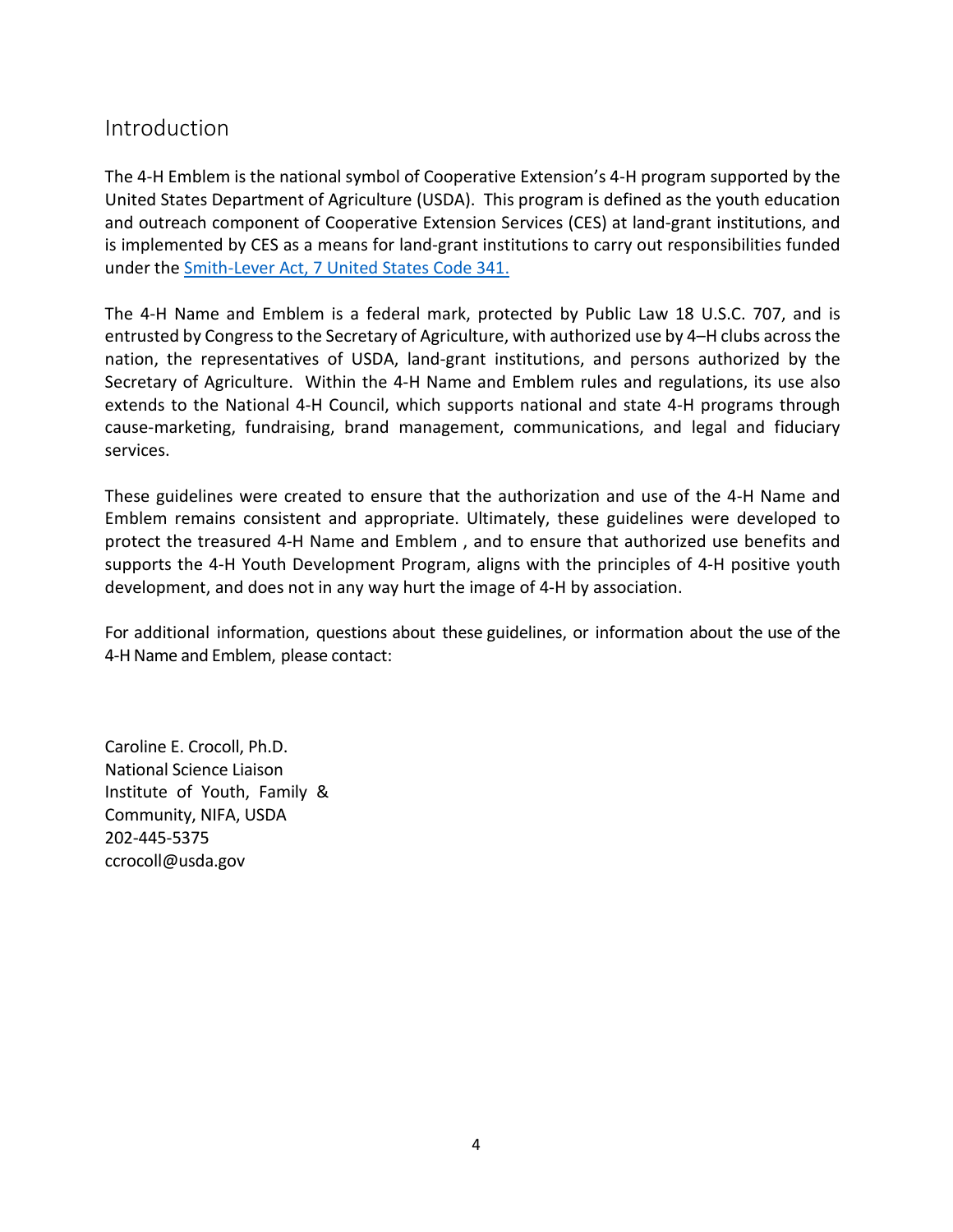## <span id="page-4-0"></span>General Information on the 4-H Name and Emblem Use

The Director of USDA National Institute of Food and Agriculture (NIFA) isresponsible for authorizing use of the 4-H Name and Emblem that crosses state geographic borders. Authorization within a specific state is delegated to the CES office at each land-grant institution. State 4-H offices(through delegation by their land-grant institution's Cooperative Extension office) are responsible for any 4-H Name and Emblem authorizations that cross local jurisdictions, but are contained within the state's geographical boundaries. The term "state" can be interchanged with "land-grant institution" (1862, 1890, and 1994) and is inclusive of U.S. Territories and the District of Columbia.

Local 4-H offices (through delegation by their State 4-H office) are responsible for any 4-H Name and Emblem authorization limited to their local area of jurisdiction. "Local" may refer to a county, parish, borough, region, district, or other term depending upon the structure of the 4-H program within an individual state.

It is the responsibility of CES and USDA to insure the consistent and correct use of the 4-H Name and Emblem by all levels of salaried and volunteer Extension staff, 4-H participants, and authorized non-Extension entities. Equally important is the responsibility to communicate the significance of the 4-H Name and Emblem as a federal mark that is protected by federal statute.

Authorizing others to use the 4-H Name and Emblem is a means to further 4-H's mission, vision, and reach. Shaping and preserving 4-H's reputation as a trusted source for positive youth development and youth education requires attention to the details of authorization criteria, policies, and federal regulations. Each authorization opportunity is evaluated according to the educational and character building mission of 4-H.

## <span id="page-4-1"></span>OverviewofReviewCriteria andExpectations

When reviewing an authorization request, there are some general expectations that frame the decision-making process. The applicant requesting authorization must:

- $\checkmark$  Enhance 4-H's outreach and educational platforms, programs, or activities.
- $\checkmark$  Preserve or promote trust in the 4-H brand.
- $\checkmark$  Be appropriate for association with the 4-H program, based on reasonable judgement as evaluated by 4-H USDA or 4-H Extension staff.
- $\checkmark$  Require no endorsement or implied endorsement by 4-H.
- $\checkmark$  Comply with all applicable federal, state, and local laws and regulations.
- $\checkmark$  Allow 4-H to independently determine how to acknowledge the authorized user, which will be in a value-neutral manner that will not endorse or promote the authorized user.
- $\checkmark$  Not expect an exclusive association with 4-H or restrict 4-H from participating in similar arrangements with others.
- $\checkmark$  Have no associations with products or services that are not in the public interest or that could harm the health of the American public, or that are in any way inconsistent with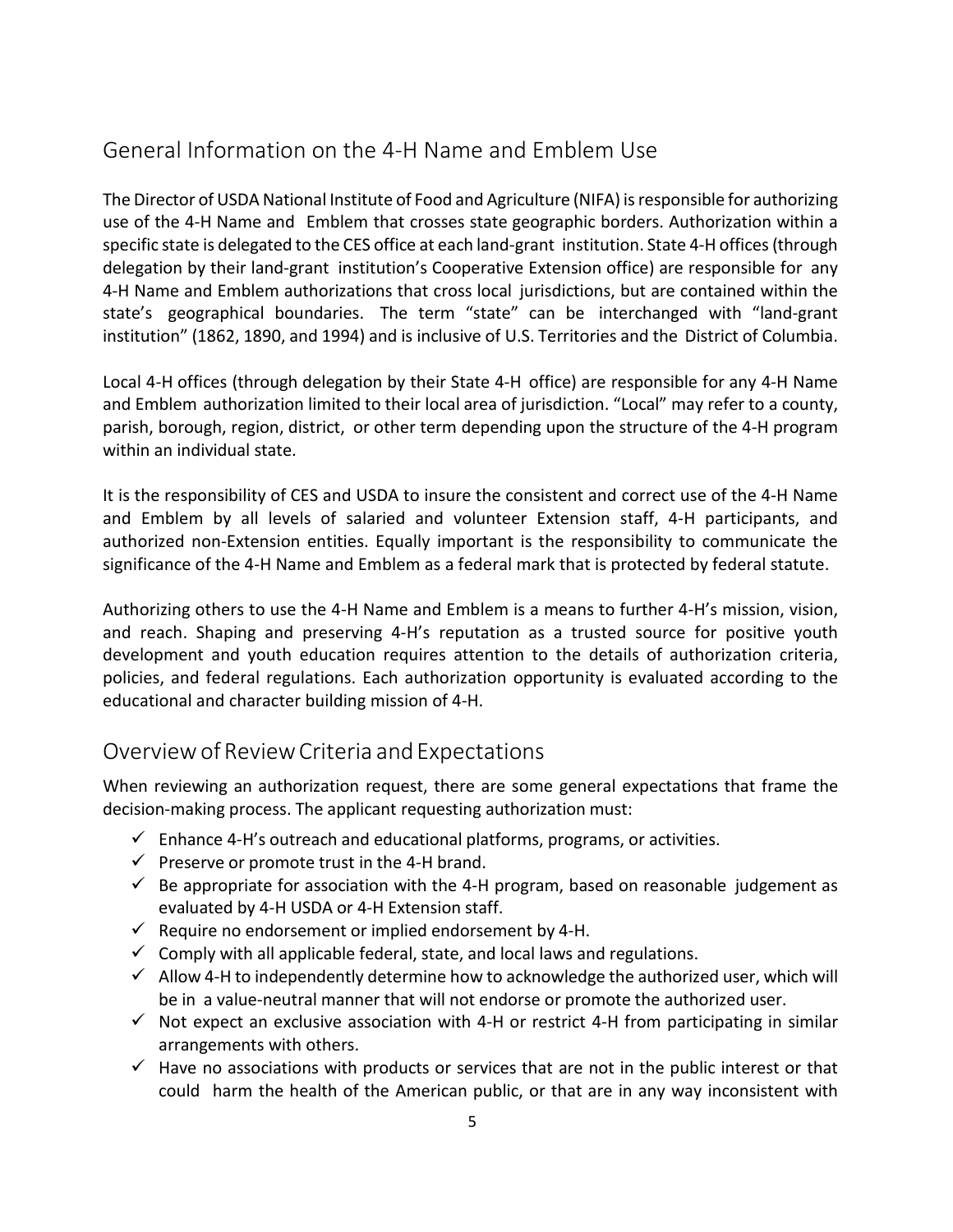positive youth development or any of the guiding principles of 4-H.

 $\checkmark$  No royalties can be charged or retained.

# <span id="page-5-0"></span>Foundational Criteria for using the 4-H Name or Emblem

## <span id="page-5-1"></span>DESCRIPTION

There are several foundational criteria that must be adhered to regardless of the intended use of the 4-H Name and Emblem. Additional criteria also apply, depending upon the specific intended use. In all situations, USDA and/or CES retains the right to control use of the 4-H Name and Emblem through its ability to provide, deny, or revoke domestic authorizations.

All usage of the 4-H Name and Emblem must be for educational or character building purposes, uphold the dignity of the 4-H Name, and provide a documented benefit to the 4-H Program. All uses of the 4-H Name and Emblem must contribute to the appropriate learning and positive development of the youth and adults involved in the 4-H Program, align with the principles of 4-H and positive youth development, and/or refrain from anything that contradicts positive youth development. The use must support 4-H programming, and the benefit to 4-H must be equal to or greater than the benefit received by the authorized entity.

Authorization will be denied if there is any direct or implied endorsement, exclusivity, or other exploitation of the 4-H Program or those involved with the 4-H Program. No unfair advantage can be taken of the 4-H name, emblem, its employees, volunteers, or youth for the purposes of benefiting a product, person, organization, etc.

## <span id="page-5-2"></span>REMINDER

The 4-H Name and Emblem is a federal mark. Authorization for use is guided by federal regulations and has stricter criteria than most trademarks and copyrights.

Individual franchisees or consultants will not be authorized. Applications requesting the use of the 4-H Name and Emblem must come from the company headquarters.

## <span id="page-5-3"></span>DECISIONCHECKLIST

- $\checkmark$  USDA and/or CES may properly control the use of the 4-H Name and Emblem
- $\checkmark$  The use of the 4-H Name and Emblem is educational and/or character building in nature
- $\checkmark$  The use of the 4-H Name and Emblem benefits the 4-H Program
- $\checkmark$  The use of the 4-H Name and Emblem upholds the dignity of the 4-H Program
- $\checkmark$  The use of the 4-H Name and Emblem does not exploit the 4-H Program, its employees, volunteers, or participants
- $\checkmark$  The use of the 4-H Name and Emblem does not provide any direct or implied endorsement of any person, company, product, or organization
- $\checkmark$  The use of the 4-H Name and Emblem is limited to a specified timeframe.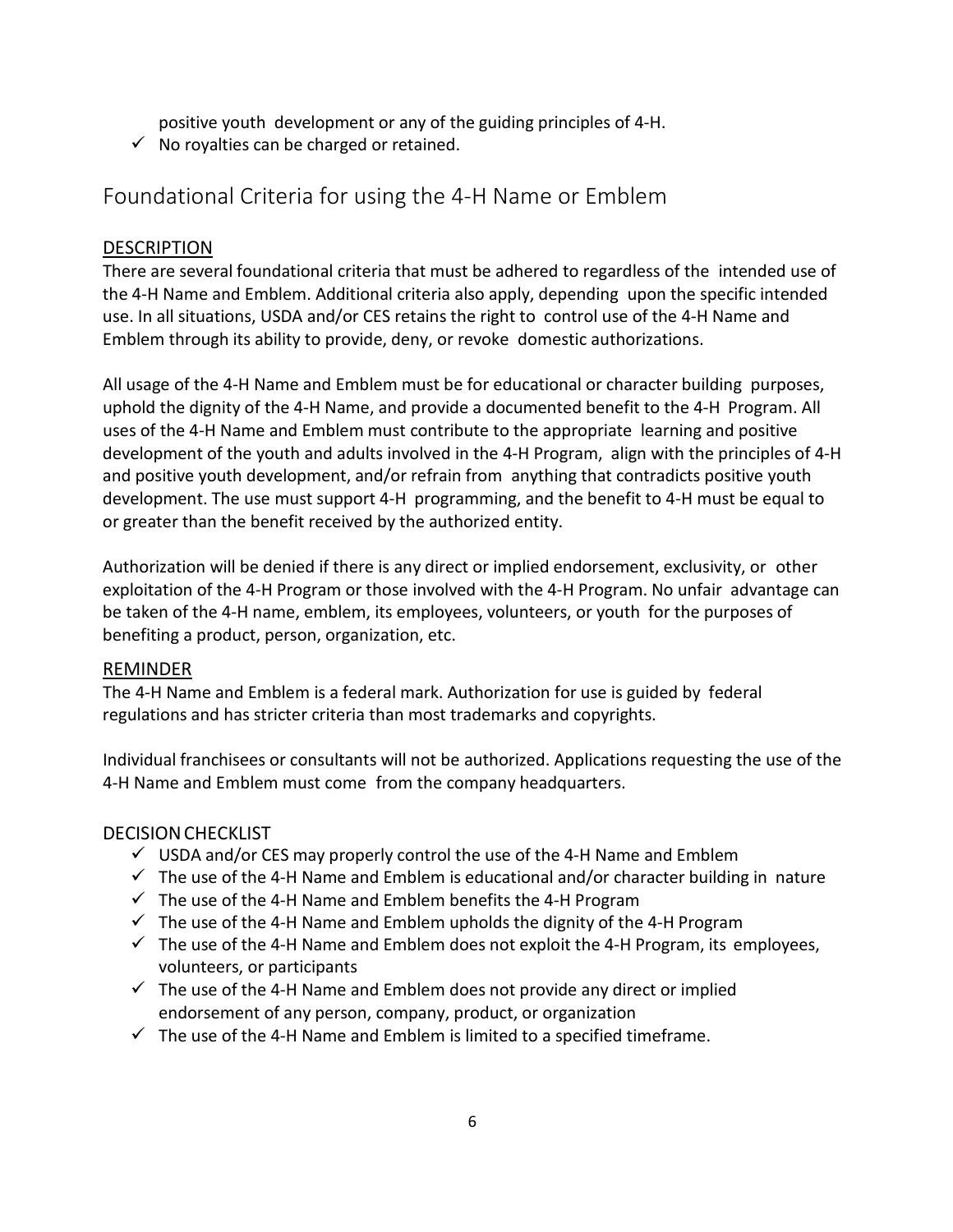## <span id="page-6-0"></span>Using the 4-H Name

## <span id="page-6-1"></span>DESCRIPTION

The official 4-H Name includes 4-H, 4-H Youth Development, and 4-H Youth Development Program. When using the term "4-H," it is to be written as numeral "4," separated from a capital "H" with a hyphen (not a dash, slash, or space). It is well documented in English usage, as well as in the most familiar style manuals, that you should never begin a sentence with a numeral. To comply with this rule, it is best to re-word the sentence slightly so it does not begin with 4-H. However, as 4-H is a proper noun, "4-H" may be used to begin a sentence or headline if rewording is not feasible.

Avoid separation of any of the elements of the 4-H Name at the end of sentences. This can sometimes be difficult because some software programs override user commands. Often, these overrides do not become visible until after printing or posting to a Web page: careful scrutiny of text after trial printing or posting is advised. The 4-H Emblem may not be used in place of the word "4-H" in a title or text, or to replace an individual letter within a word.

## <span id="page-6-2"></span>DECISION CHECKLIST

- The text is written as *numeral hyphen capital letter*
- $\checkmark$  The emblem is not being used as a replacement for text
- $\checkmark$  The context of the use is accurate with correct content

# 4-H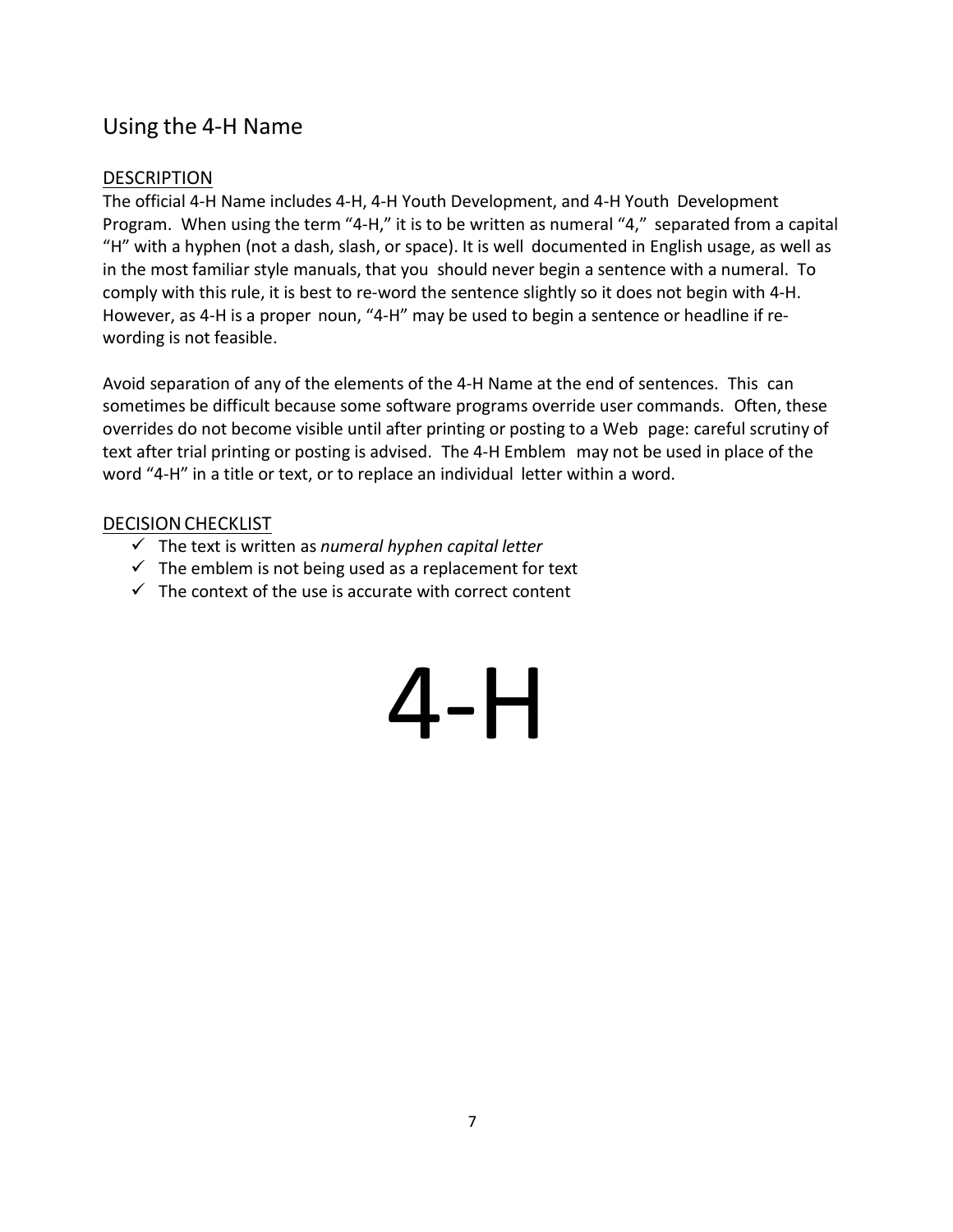## <span id="page-7-0"></span>Using the 4-H Emblem

## <span id="page-7-1"></span>DESCRIPTION

The official 4-H Emblem is a green four-leaf clover with a white letter "H" in each leaf and the stem turned to the right. The Emblem may be two-dimensional (flat) or three dimensional (with shadows that show depth and perspective). The 4-H Emblem may not be altered in any way.

Use of the emblem includes the responsibility to communicate the significance of the 4-H Name and Emblem as a government-owned emblem that is protected by federal statute. The insignia "18 U.S.C. 707" provides the legal obligation to correctly inform the public of the federal protections and consequences of potential misuse.

The 4-H Emblem may be used for artistic materials such as jewelry or fine art and may be made of metal (e.g., copper, bronze, gold, or silver), glass, leather, or wood without conflicting with the color specifications for the 4-H Emblem. Ceramic, plaster, paper, fabric, or any materials that are colored or painted must comply with the color specifications and all other guidelines. Use of the emblem on fabric must accurately represent the 4-H Emblem in authorized colors. The 4-H Emblem is not open to reinterpretation or reconfiguration, regardless of its intended use, including the development of materials such as jewelry, sculpture, signage, crafts, or other fine art.

Animation of the 4-H Name and Emblem is allowable, provided that the animation is in keeping with the guidelines in this document and that at the end point of the animation (where the animated loop stops or begins to repeat if an ongoing loop), the 4-H Emblem appears in a manner that meets all guidelines for its use.

## <span id="page-7-2"></span>APPLICATIONTIP

• Make sure you contact [4HNE@nifa.usda.gov](mailto:4HNE@nifa.usda.gov) to obtain the **official** 4-H Emblem rather than taking a potentially unofficial (incorrect) emblem from a general web search.

## <span id="page-7-3"></span>DECISIONCHECKLIST

- $\checkmark$  The official emblem with legal insignia is being used in its entirety
- $\checkmark$  The emblem has not been altered (including tilting, flipping, distorting, or color adaptation)
- $\checkmark$  No portion of the emblem has been covered by text or another image
- $\checkmark$  The emblem is not integrated into another's logo or image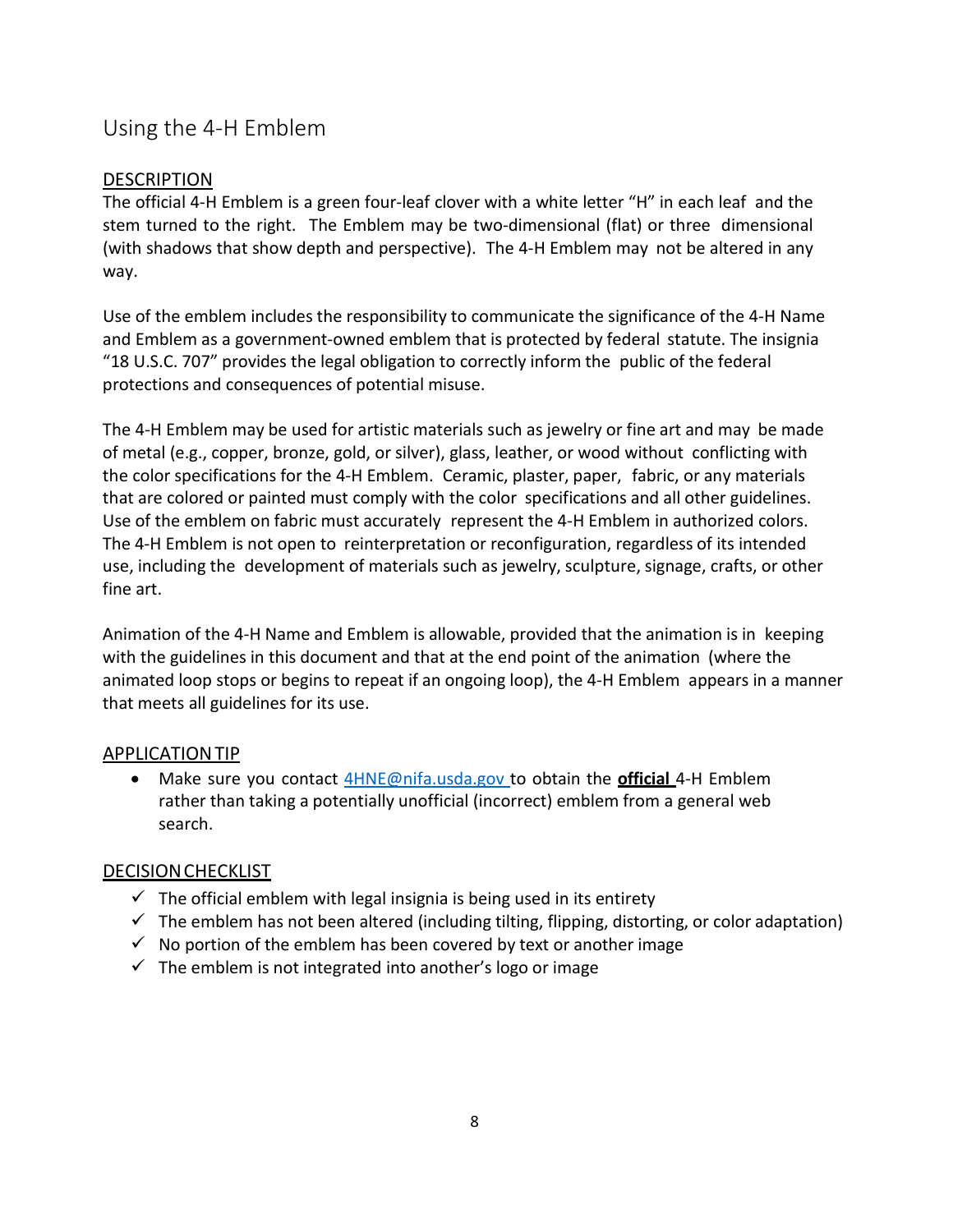

# <span id="page-8-0"></span>Products and/or Services Using the 4-H Name or Emblem

## <span id="page-8-1"></span>DESCRIPTION

Authorization is required for the manufacturing, promoting (cross reference section on marketing/media criteria), selling (cross reference section on fundraising criteria if appropriate), and/or distribution of products or services using the 4-H Name and Emblem. This includes sales or re-sale of 4-H products and other paraphernalia by individuals. Products and services must be those that the Cooperative Extension Service is not able to provide for itself and are needed to support the educational, character building, or recognition efforts of the 4-H Program.

- $\checkmark$  Educational Examples: Notebooks, pens, flags, and other meeting supplies
- $\checkmark$  Character Building Examples: Clothing, bags, hats, jewelry, and other items that help create a sense of identity and belonging
- $\checkmark$  Recognition Examples: Trophies, ribbons, pins, certificates, and related items

## <span id="page-8-2"></span>REMINDER

A non-endorsement statement must accompany the use of the 4-H Name and Emblem on or in connection to products and services.

*Example: "No endorsement of this product or service is granted or implied by 4-H, the US government, or any of its organizational units or employees."*

## <span id="page-8-3"></span>APPLICATIONTIPS

- In stating the purpose of your request, be sure to include how this product or service supports 4-H.
- If custom designs are part of the request, be sure to include a statement of how 4-H Emblem criteria will be ensured in these designs.
- If it is not possible to include the insignia ("18 U.S.C. 707") on the product (i.e., jewelry, metal work, etc.), be sure to include the packaging insert that includes this information as part of your sample.

## <span id="page-8-4"></span>DECISION CHECKLIST

- $\checkmark$  CES does not have the capacity to provide this product or service
- $\checkmark$  Product or service supports the educational, character building, and/or recognition efforts of 4-H
- $\checkmark$  Product or service does not in any way hurt the image of 4-H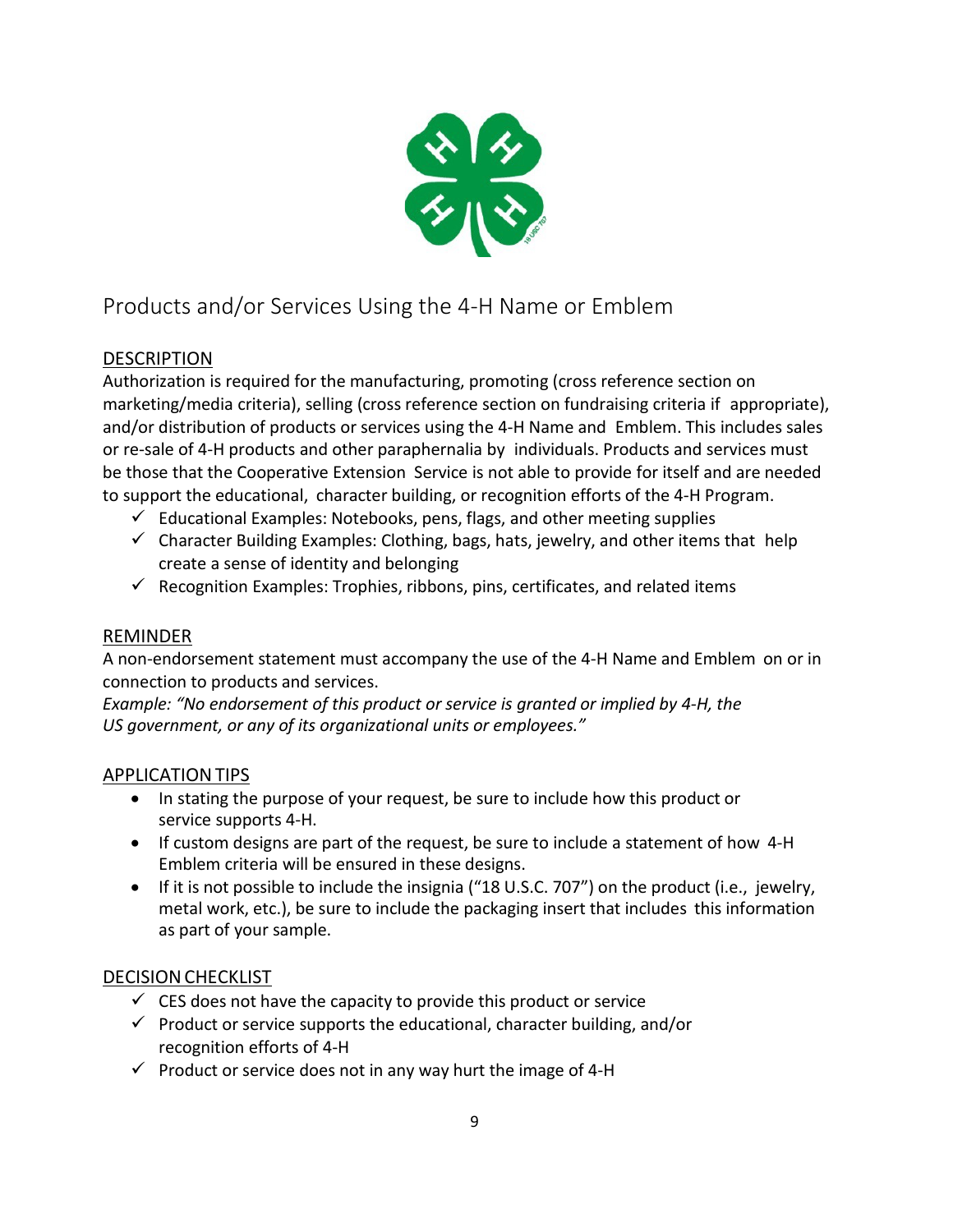# <span id="page-9-0"></span>Marketing and/or Media using the 4-H Name or Emblem

## <span id="page-9-1"></span>DESCRIPTION

Any use of the 4-H Name and Emblem in promotional materials or in the production of books, publications, films, audio-visual materials, websites, apps, social media platforms, and other technologies is subject to review in both initial proposals and final drafts. The 4-H Name and Emblem must be clear, distinct, and set apart from any commercial product message or reference when the media is part of or relates to promotional materials. The 4-H Name and Emblem cannot be integrated into or joined with other company name or logos/images to create a larger design. The materials cannot include any commercial product or service testimonials or preferences by anyone associated with the 4-H program.

Authorization is not required to use the 4-H Name and Emblem in exhibits, displays, etc. that are designed primarily to pay tribute to the 4-H Program. Authorization is not required to use the 4- H Name and Emblem in print and non-print media such as newspapers and periodicals **when such use is primarily for educational or informational purposes**. All 4-H Name and Emblem standards for proper use must still be followed.

#### <span id="page-9-2"></span>REMINDER

A disclaimer must be used when the 4-H Name and Emblem is used to link to an official 4-H website in keeping with the policies and guidelines in this document. *Example: "No endorsement of this website is granted or implied by 4-H, the U.S. government, or any of its organizational units or employees. This site contains advertisement links to third party sites. 4-H is not responsible for the information found through these links, nor does it endorse the sites or their content."*

## <span id="page-9-3"></span>APPLICATIONTIP

• Along with providing all the text and graphics relating to 4-H in the sample, provide the context in which this information will be used. This may be the overall synopsis of a movie or book where 4-H is referenced, or the purpose of a website where information about 4-H is being shared. Initial proposals through final drafts are all subject to review.

## <span id="page-9-4"></span>DECISION CHECKLIST

- $\checkmark$  Use of 4-H is separate from product or service messaging
- $\checkmark$  Testimonials about the product or service are not stated or implied by 4-H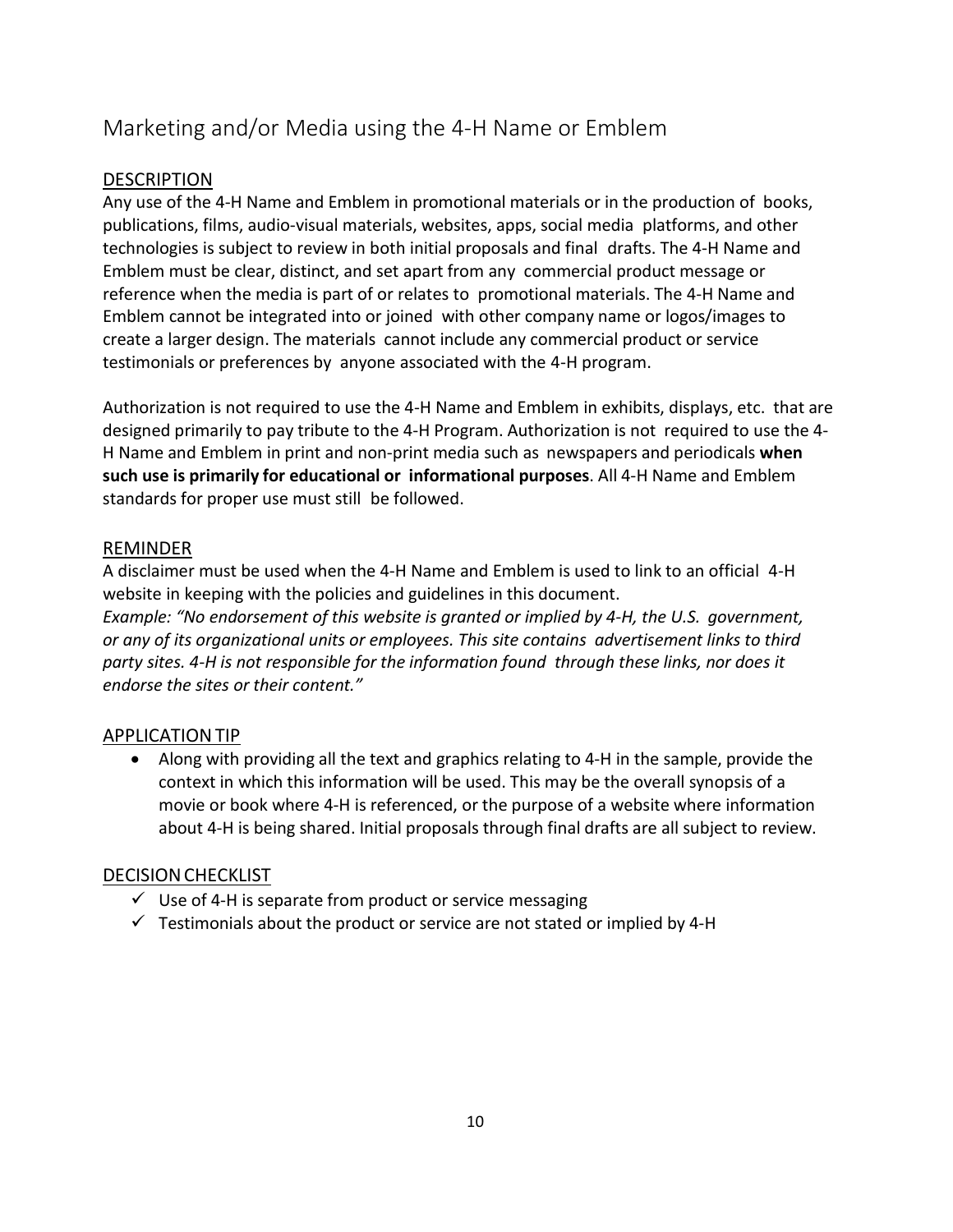# <span id="page-10-0"></span>Cause-Marketing and Fundraising With the 4-H Name or Emblem

## <span id="page-10-1"></span>DESCRIPTION

Cause-marketing, fundraising activities, and sponsorships, using the 4-H Name and Emblem may be carried out for educational purposes, but these activities must have the approval of the appropriate authorizing entity (local, state or national). All monies received from 4-H causemarketing and fundraising programs, except those necessary to pay reasonable expenses, must be used to support the 4-H educational program. All fund development efforts must follow federal and state laws, and any related policies of the land-grant institution connected with the effort.

Donor or sponsor identification (cross reference section on partnership criteria) and involvement with a 4-H contest, awards program, or event will be considered only when a written agreement between the Cooperative Extension office receiving the support and the donor or sponsor is in place. The agreement must define the type of award, purpose of the award, criteria on which the award will be given, and/or the rules and regulations under which a contest or awards program shall be conducted. Donors of 4-H awards or sponsors of a 4-H contest cannot require the use of or refer to specific brand name products or services as criteria for an award or in conducting a contest. **Donors or sponsors should not be referred to as the "official" donor or sponsor of 4-H as it implies both endorsement and exclusivity.**

The monies received and the expenses paid at auctions or similar fundraising sales events connected to 4-H are subject to federal tax laws and Internal Revenue Service (IRS) regulations. Due to the complexity of IRS regulations, all 4-H members, organizations, and contributorsinvolved in these sales and events are strongly encouraged to seek guidance from their tax advisors regarding their specific accountability and situation.

## <span id="page-10-2"></span>REMINDER

In connection with 4-H cause-marketing and fundraising purposes, a disclaimer statement must be used on promotional materials for products or services offered for sale.

*Example: "No endorsement of the product or service by 4-H, the U.S. government, or any of its organizational units or employees is implied or intended. Profit from this effort will be used to support 4-H educational programs."*

A disclaimer statement is also needed in connection to sponsorships and/or donations.

Example: "... is a sponsor/donor of the [The name of a specific club, county, or state may be inserted here to identify the 4-H program being supported.] 4- H Youth Development program and has provided funding, goods, or services in support of 4-H programming. Acceptance of this sponsorship/donation does not imply endorsement by 4-H, the U.S. government, or any of its organizational units or employees of any firm, product, or service."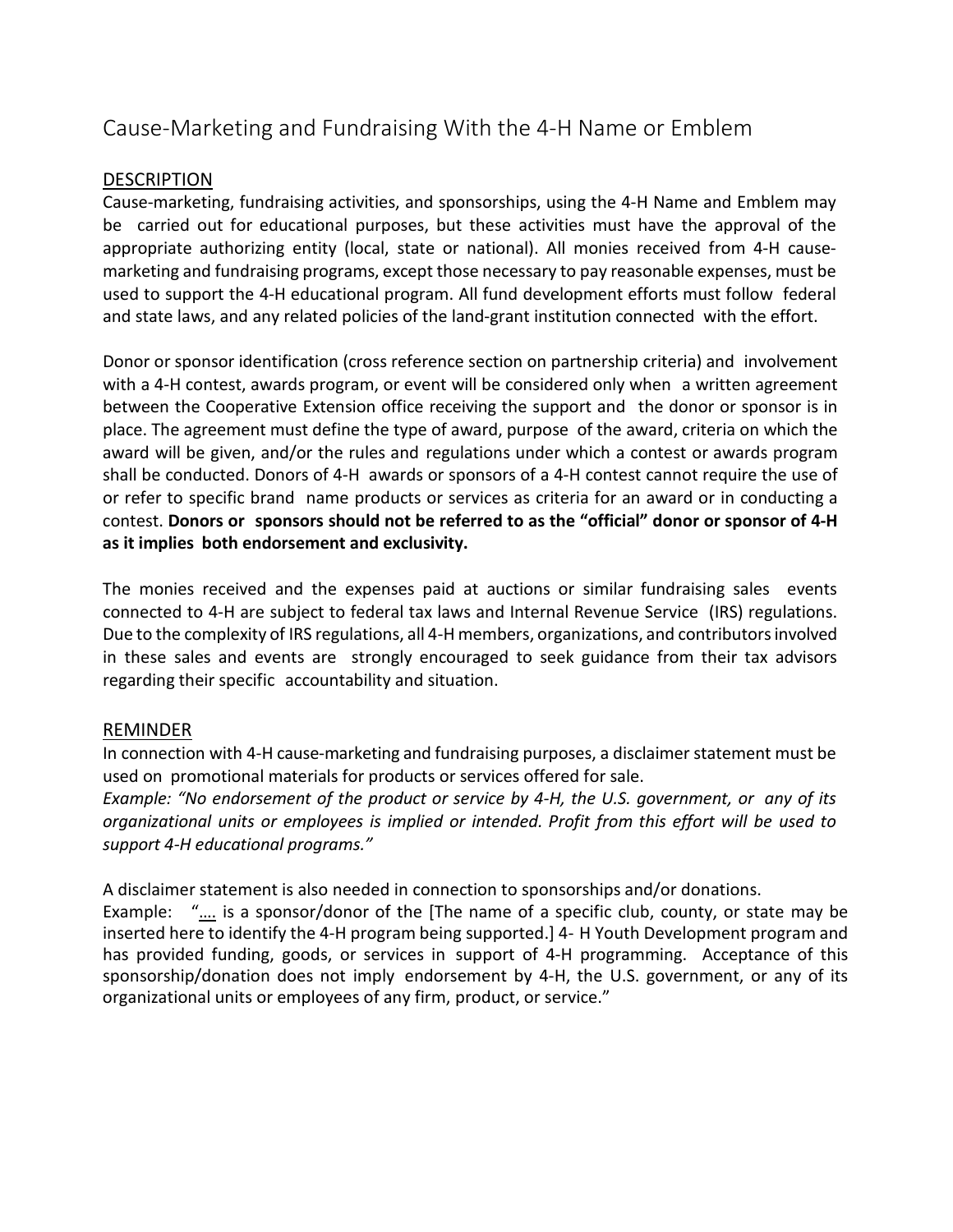#### <span id="page-11-0"></span>APPLICATIONTIP

- When uploading the examples for your request, be sure to include all promotional items that will be used in the fundraiser.
- As appropriate, be sure to indicate the 4-H or CES entity with whom the written agreement is in place

## <span id="page-11-1"></span>DECISION CHECKLIST

- $\checkmark$  All funds raised further 4-H programming
- $\checkmark$  Distribution of funds is clear
- $\checkmark$  Written agreement is in place (as appropriate)

## <span id="page-11-2"></span>Partnerships with 4-H

The 4-H Name and Emblem may be used in conjunction with the names, emblems, and word marks of other organizations and programs when 4-H is a partner, co-author, or in some other official relationship that includes a written agreement. Since the 4-H Program itself is a partnership, the written agreement and materials related to the partnership must indicate the specific 4-H partner (USDA/NIFA, National 4-H Council, or land-grant institution) this partnership is based. The nature of the relationship among the entities must be clearly defined and include a non-endorsement statement. The 4-H Emblem is to be given prominence consistent with its role in the relationship.

To avoid the appearance of endorsement, the 4-H Emblem may not be incorporated into a larger design of a program, product, or service that is protected by trademark, service mark, copyright, or other similar laws. The 4-H Emblem may not be incorporated into any other organization's logo or emblem. The 4-H Emblem may not be used or integrated into a larger design in such a manner that it becomes difficult to recognize or distinguish, or that is not consistent with the graphic guidelines for use of the 4-H Emblem.

## <span id="page-11-3"></span>Revoking Authorization and Reporting Violations

## <span id="page-11-4"></span>Revoking Authorization

The authorizing entity (local, state, or national) retains the right to revoke 4-H Name and Emblem authorization at any time prior to the expiration of any authorization it provided. When the 4-H Name and Emblem is used on unauthorized goods or services, the public is misled into believing such items are affiliated with the 4-H program. CES and USDA have a legal and ethical responsibility to revoke authorization for misuse to ensure the public trust in the 4-H program is maintained.

#### <span id="page-11-5"></span>Reporting Violations

Accompanying the authority to grant authorization for use of the 4-H Name and Emblem is the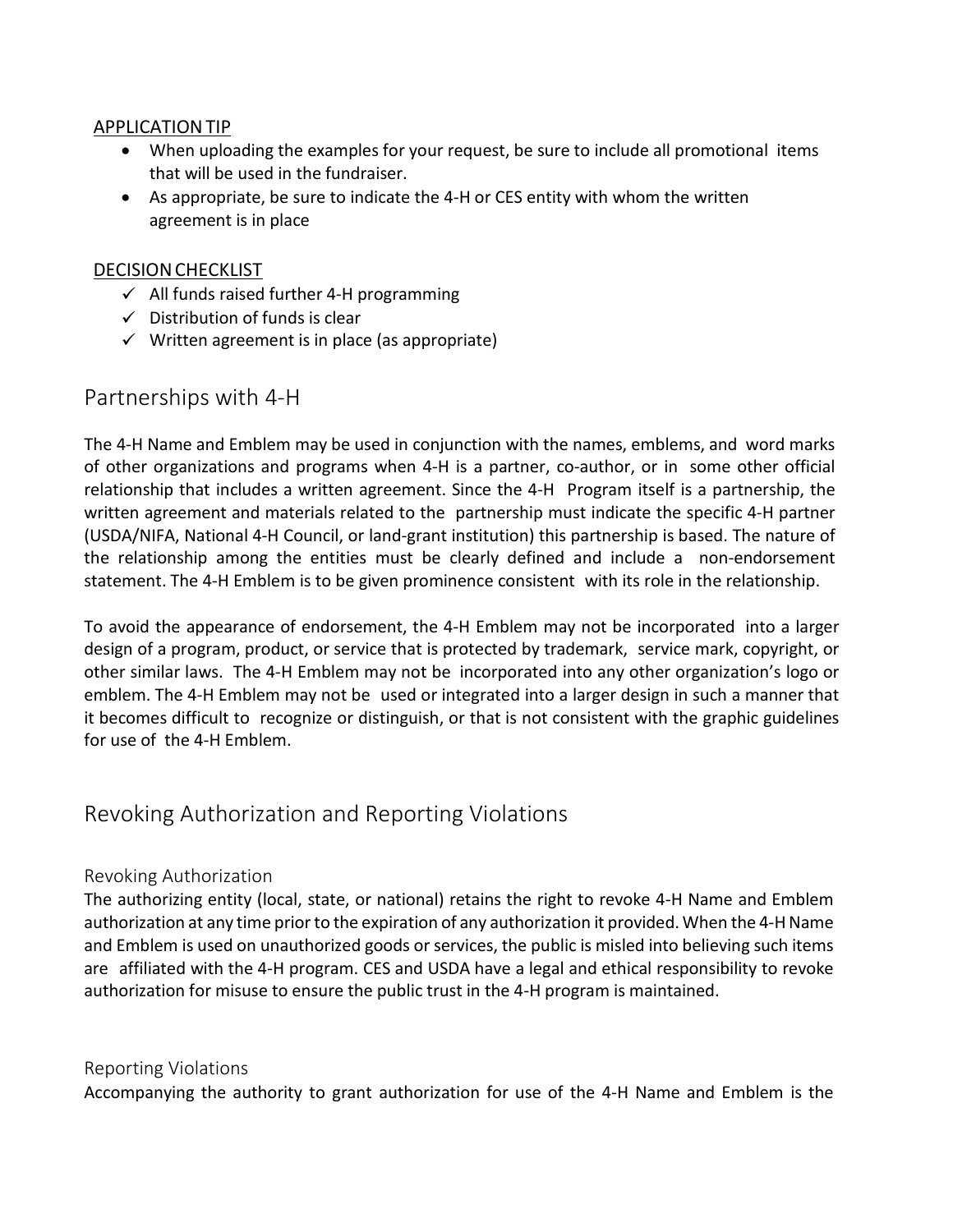responsibility to see that the regulations are followed. Any alleged violation should be identified in writing to the authorizing entity. If, after review, it appears that there is cause, the authorizing entity is responsible for sending a written request to desist to the person or company in question, citing the appearance of violations as the cause.

If such notification does not result in satisfactory action, turn over the matter to 4-H National Headquarters who will work with the Office of General Counsel at USDA, if appropriate. Report violations to [4HNE@nifa.usda.gov.](mailto:4HNE@nifa.usda.gov)

## <span id="page-12-0"></span>Terms and Definitions

**Cooperative Extension Service (CES)** -- Housed at the land-grant institutions; provides 4-H Name and Emblem authorization at the local and state level.

**Character Building** – That which promotes a pattern of behavior, thoughts, and feelings based on universal principles, moral strength, and integrity.

**Developmentally Appropriate** – Ensuring that goals and experiences are suited to learning and development, challenging enough to promote progress and interest, and based on the research of how youth learn and develop.

**Insignia** – The phrase "18 U.S.C. 707".

**NIFA**-National Institute of Food and Agriculture, an agency within USDA; provides management and authorization for the 4-H Name and Emblem.

**Positive Youth Development** – An intentional, pro-social approach that engages youth within their communities, schools, organizations, peer groups, and families in a manner that is productive and constructive; recognizes, utilizes, and enhances youths' strengths; and promotes positive outcomes for young people by providing opportunities, fostering positive relationships, and furnishing the support needed to build on their leadership strengths.

**USDA** – U.S. Department of Agriculture; legislated by Congress to manage the 4-H Name and Emblem.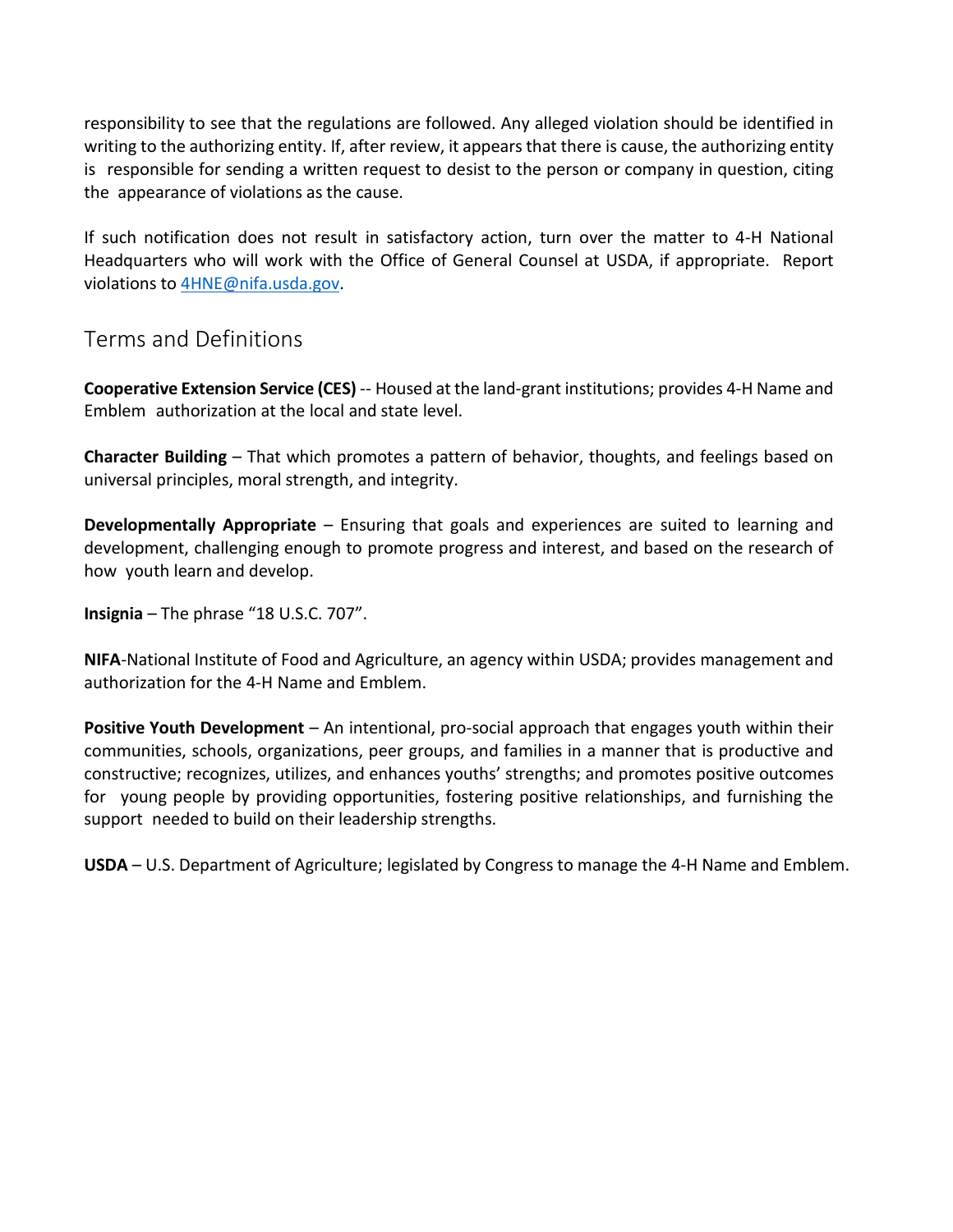# <span id="page-13-0"></span>4-H Graphics Visual Aid

## <span id="page-13-1"></span>Description

The official 4-H Emblem is a green four-leaf clover with a letter "H" in each leaf and the stem turned to the right. The Emblem may be two-dimensional (flat) or three dimensional (with shadows that show depth and perspective). All users of the 4-H Emblem must be authorized and ensure the following:

## <span id="page-13-2"></span>Graphic Criteria

They have obtained the **official** 4-H Emblem and are using it in its entirety.

They do not "flip" the image to create a framed look. The stem on the 4-H Emblem *must* point to the right as you look at the image.

They are familiar with resizing graphics through the software application being used, and do not distort or warp the dimensions of the Emblem.

The 4-H Emblem is never used to imply endorsement.

#### <span id="page-13-3"></span>Color

The 4-H Emblem should **never** be screened, shaded, gradated, or appear in a multi-colored hue. **Graphic Designers: The official color is 100% PMS 347 green.**

| Image | Description                                                          |  |  |  |
|-------|----------------------------------------------------------------------|--|--|--|
|       | The "H's" on the green clover can be white, black, or metallic gold. |  |  |  |
|       | The H's on the black clover should be white.                         |  |  |  |
|       | The H's on the white clover can be black or green.                   |  |  |  |

The one exception to the above descriptions of the color of the H's is when only one-color printing is being used. With one-color printing the H's can be reversed out to the color of the paper (or medium) on which the emblem is printed.

**One-color printing** requires either PMS 347 green or black. For commercial applications, the "18 U.S.C. 707" notice should be the same color as the clover leaves. Black or white are the only acceptable alternatives to green for one-color printing.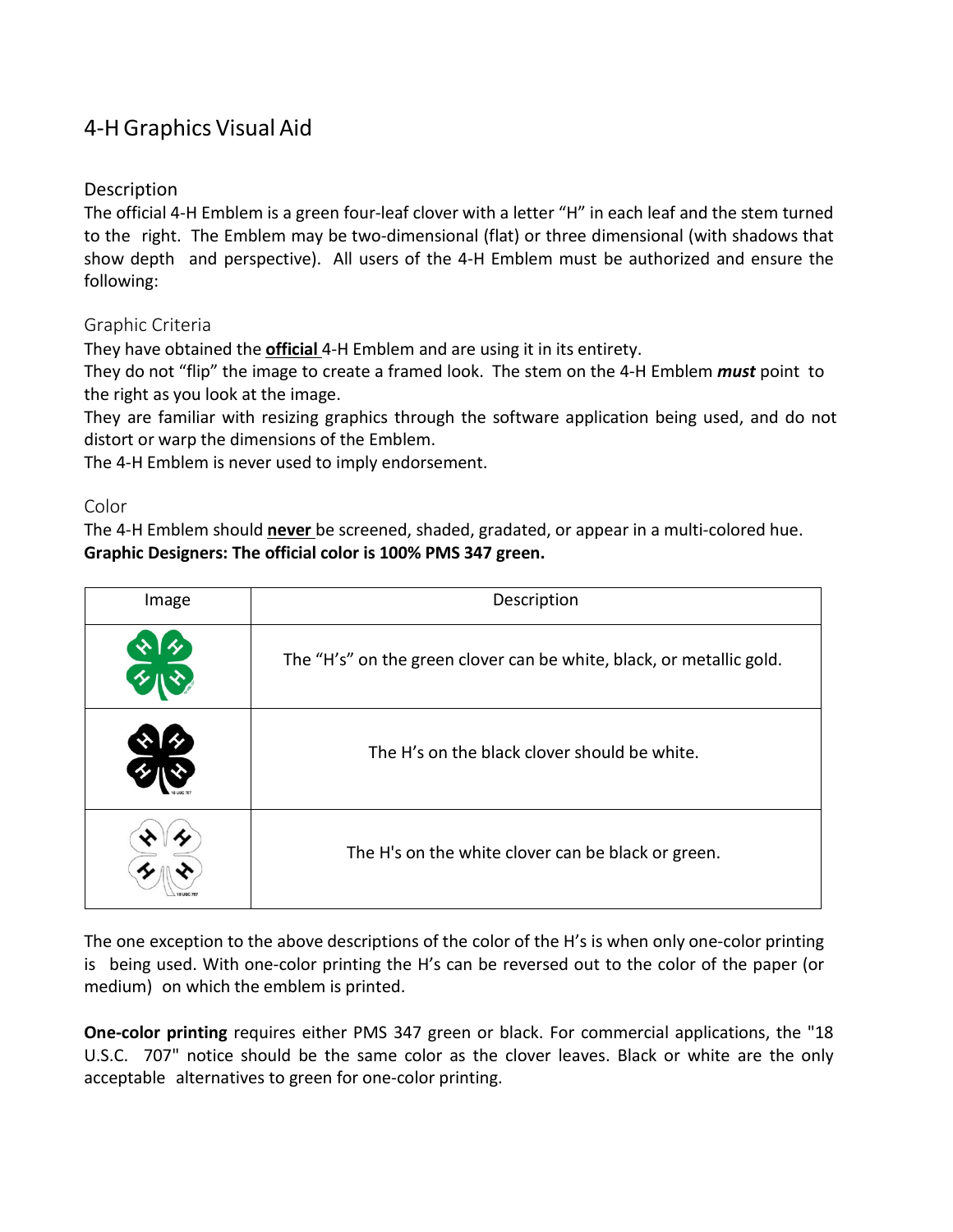**Two-color printing** – Only PMS 347 green may be used for the leaves and "18 U.S.C. 707" insignia. **Four-color process (full color printing)** – In four-color process printing, PMS colors are approximated using a particular combination of the standard four-color process printing inks. The four-color process percentages required to match 4-H's PMS 347 green are: cyan 100%, magenta 0%, yellow 90%, and black 0%.

**Video and Computer Screen Colors (Electronic Media)** – The colors transmitted by electronic media are created using precise combinations of RGB (red, green, blue). The correct RGB values for the 4-H green are: R=51, G=153, B=102. No other colors are acceptable.

For exceptions to the guidance provided regarding color, please contact the appropriate authorizing entity.

#### <span id="page-14-0"></span>Artistic

The 4-H Emblem can be used for materials such as jewelry or fine art and may be made of metal (e.g. copper, bronze, gold, or silver), glass, leather, or wood without conflicting with the color specifications for the 4-H Emblem. Ceramic, plaster, paper, fabric, or any materials that are colored or painted must comply with the color specifications and all other guidelines.

Use of the emblem on fabric, whether painted, screen printed, embroidered, appliquéd, or some other technique, must accurately represent the 4-H Emblem in authorized colors and adhere to all other use guidelines.

The 4-H Emblem is not open to reinterpretation or reconfiguration, regardless of its intended use, including the development of materials such as jewelry, sculpture, signage, crafts, or other fine art.

#### <span id="page-14-1"></span>Animation

Animation of the 4-H Name and Emblem is allowable provided that the animation is in keeping with the guidelines in this document, and that at the end point of the animation (where the animated loop stops or begins to repeat if an ongoing loop), the 4-H Emblem appears in a manner that meets all guidelines for its use.

Animation may also show the 4-H Emblem on a waving flag, on a float that is partially hidden by crowds watching a parade, being placed in a box or behind a curtain, twirling as it "dances," "separating" as it forms the doors opening to welcome you to the 4-H program, be partially hidden as it forms the backdrop for a youth speaking about 4-H, slowly come into focus or formation as the 4-H Emblem from an amorphous or other background, or completing itself as the clover leaves are added one by one to form the 4-H Emblem and each H is explained. In each of these cases, the 4-H Emblem may be temporarily blocked, in whole or in part, or have its shape altered. The end point of the animation must still comply with the guidelines.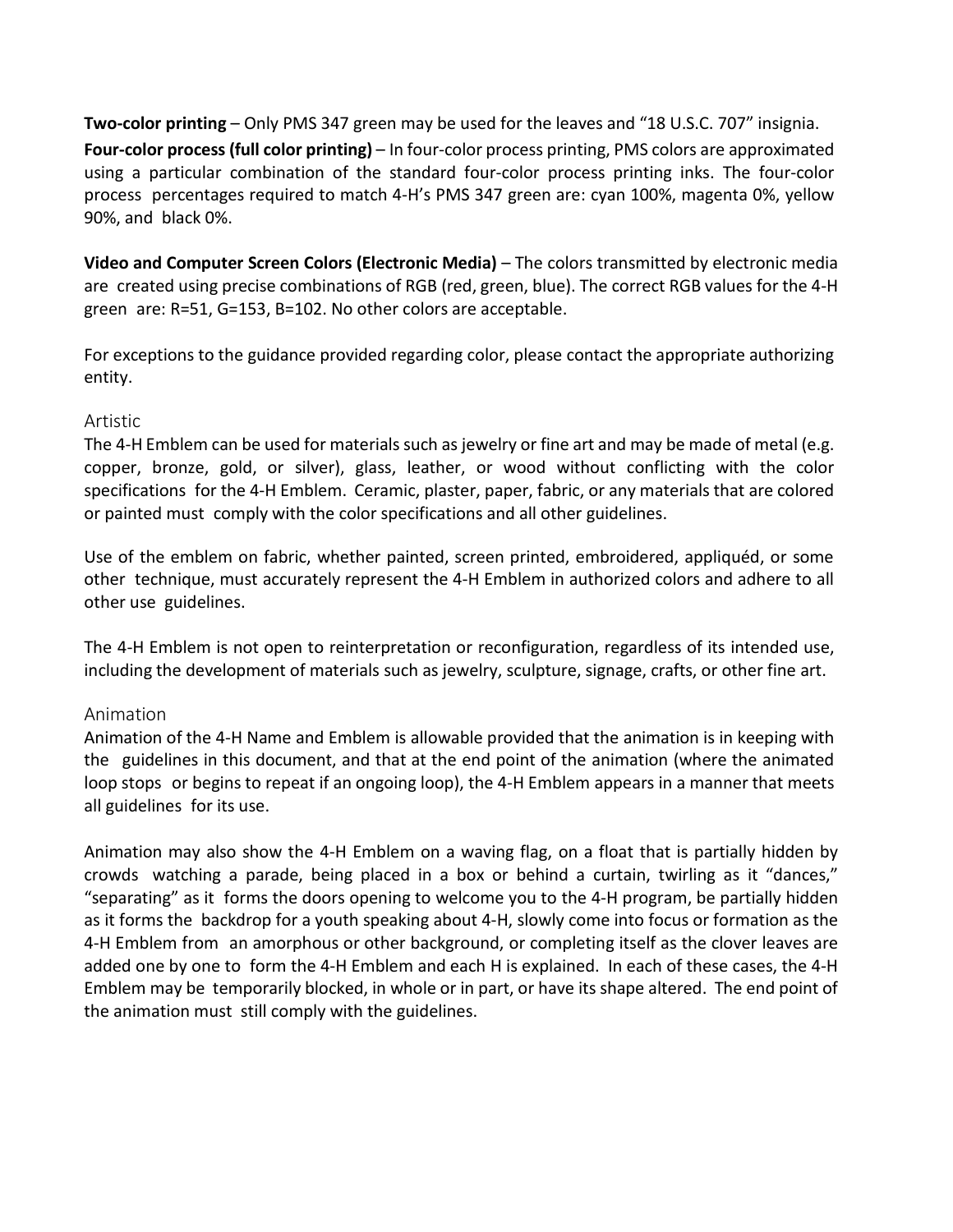<span id="page-15-0"></span>Graphic Use Examples

| Description                             | Appropriate Use | Inappropriate Use |
|-----------------------------------------|-----------------|-------------------|
| Use the whole Emblem. The 4-H           |                 |                   |
| Emblem should always appear in its      |                 |                   |
| entirety-meaning it should always       |                 |                   |
| appear as a whole and complete          |                 |                   |
| image.                                  |                 |                   |
| Do not remove any leaves. The           |                 |                   |
| leaves cannot be removed or have        |                 |                   |
| another image superimposed over         |                 |                   |
| the top of any of the leaves. Other     |                 |                   |
| images should be moved and appear       |                 |                   |
| completely separate from the 4-H        |                 |                   |
| Emblem. This also means you should      |                 |                   |
| not "cut off" a leaf by running it off  |                 |                   |
| the edge of the paper in print media    |                 |                   |
| Do not place text or other images       |                 |                   |
| over or on top of the 4-H Emblem.       | 4-H Kid's Club  |                   |
| The 4-H Emblem should not appear        |                 |                   |
| screened or watermarked under           |                 |                   |
| words or graphics. No photo,            |                 |                   |
| drawing, symbol, word, or other         |                 |                   |
| figure or object may be placed on or    |                 |                   |
| obscure the 4-H Emblem.                 |                 |                   |
| Keep it upright. The 4-H Emblem         |                 |                   |
| should not be rotated or turned on its  |                 |                   |
| side. There are some exceptions, such   |                 |                   |
| as on fabric where the emblem is        |                 |                   |
| scattered randomly across the fabric or |                 |                   |
| in other random designs.                |                 |                   |
| Any exceptions must be approved by      |                 |                   |
| the authorizing entity.                 |                 |                   |
| Distortion and Proportion. The          |                 |                   |
| appearance, shape, and proportion of    |                 |                   |
| the 4-H Emblem should never be          |                 |                   |
| distorted to fit in an imprint space.   |                 |                   |
| Do not make the 4-H Emblem longer,      |                 |                   |
| taller, wider, angled, or squarer. Do   |                 |                   |
| not alter the shape in any way. The     |                 |                   |
| overall size of the 4-H Emblem may be   |                 |                   |
| changed, but the proportions must       |                 |                   |
| remain intact.                          |                 |                   |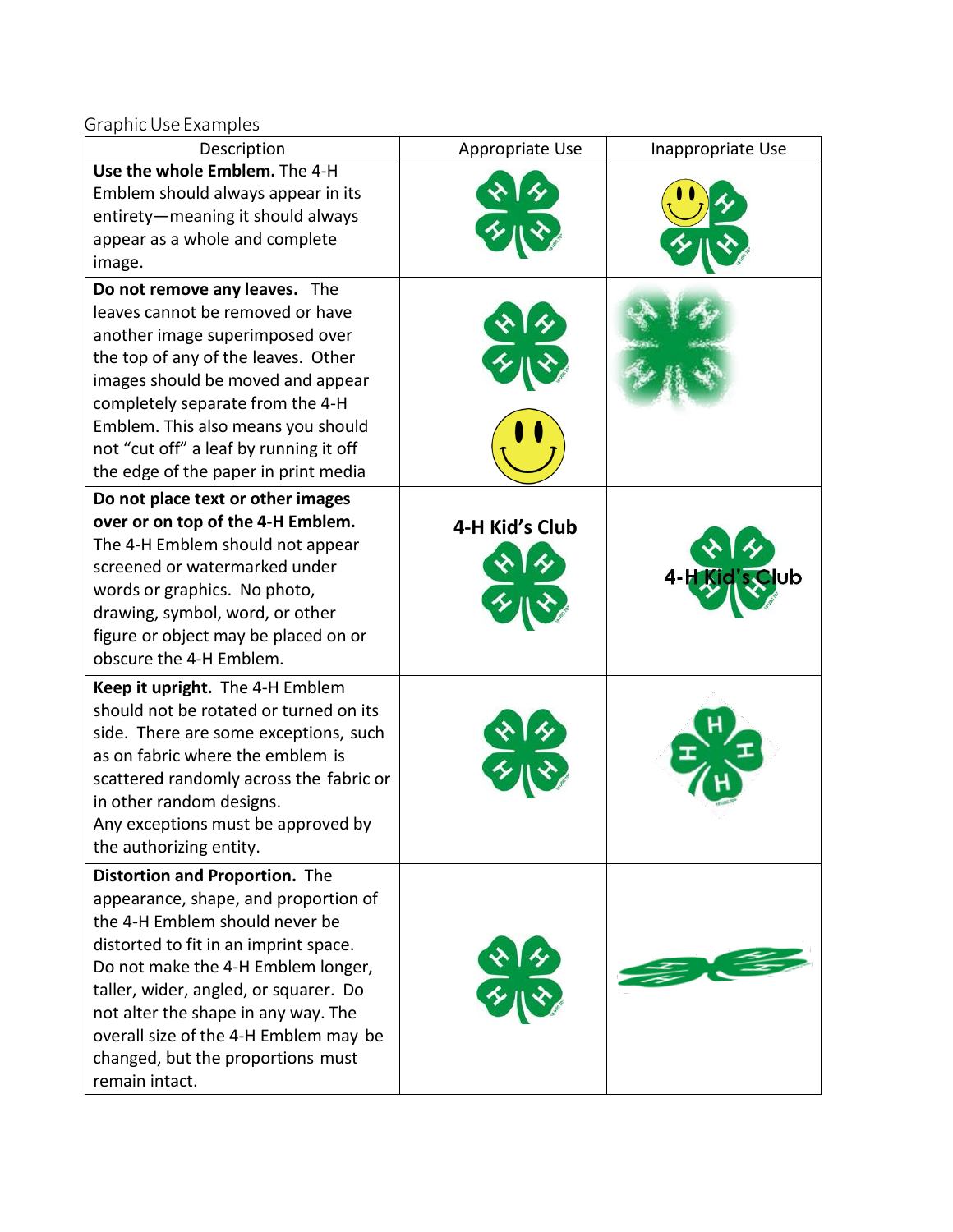# <span id="page-16-0"></span>Sample Wording for Letters

## <span id="page-16-1"></span>AuthorizationApproval Text(Example)

This is to advise you that the <Authorizing Entity> has extended authorization to <Company> to use the 4-H Name and/or Emblem on <Specific Items> for a period of <Time> from the date of thisletter. Conditions of this authorization are based on the information submitted by you on the application for authorization received by our office. We reserve the right to review, inspect, or withdraw authorization at any time for violations in the use of the 4-H Name and/or Emblem or variances to the information submitted in the application.

All uses of the 4-H Name and/or Emblem must serve the educational needs and interests of 4-H youth. The 4-H Name and Emblem are protected by federal statute. For all print materials and other items where it is feasible, the words "18 U.S.C. 707" must be used as an integral part of the 4-H Emblem. For additional information about use of the 4-H Name and Emblem, visit [USDA's 4-H Name](https://nifa.usda.gov/4-h-name-and-emblem) and [Emblem](https://nifa.usda.gov/4-h-name-and-emblem) [webpage.](https://nifa.usda.gov/4-h-name-and-emblem)

## <span id="page-16-2"></span>Authorization Denial Text (Example)

This letter is in response to your request for use of the 4-H Name and Emblem on "<item name>." The 4-H Name and/or Emblem are federally protected by the provisions of 18 U.S.C. 707, and are entrusted by Congress to the Secretary of Agriculture for the educational purposes of the 4-H program. The 4-H Name and Emblem is a highly valued mark that has been granted unique and special status, in the same category as the Presidential Seal. This federal protection makes it a mark into and of itself with protection that exceeds the limited authorities of trademark and copyright.

The Secretary of Agriculture has delegated responsibility for the proper use of the 4-H Name and/or Emblem to <Authorizing Entity> as part of a partnership between Cooperative Extension Service and the U.S. Department of Agriculture. ThisU.S. Code statesthat whoever, without proper authorization, uses the "emblem or any sign, insignia, or symbol in colorable imitation thereof" issubject to criminal penalties.

We have reviewed your request in light of federal legislation and regulations regarding authorization and use of the 4-H Name and Emblem (18 U.S.C. 707 and 7 CFR 8), which, primarily, are for the 4-H Youth Development Program and for which can be properly controlled by the Cooperative Extension Service. We have determined your request cannot be approved for the following reason: <Explanation>

While we appreciate your interest in the 4-H Youth Development Program, we will not be able to approve this request for authorization.

## <span id="page-16-3"></span>Authorization Revocation Text (Example)

It has come to our attention that your company is [STATE USE OR ACTION]. That use of the 4-H Name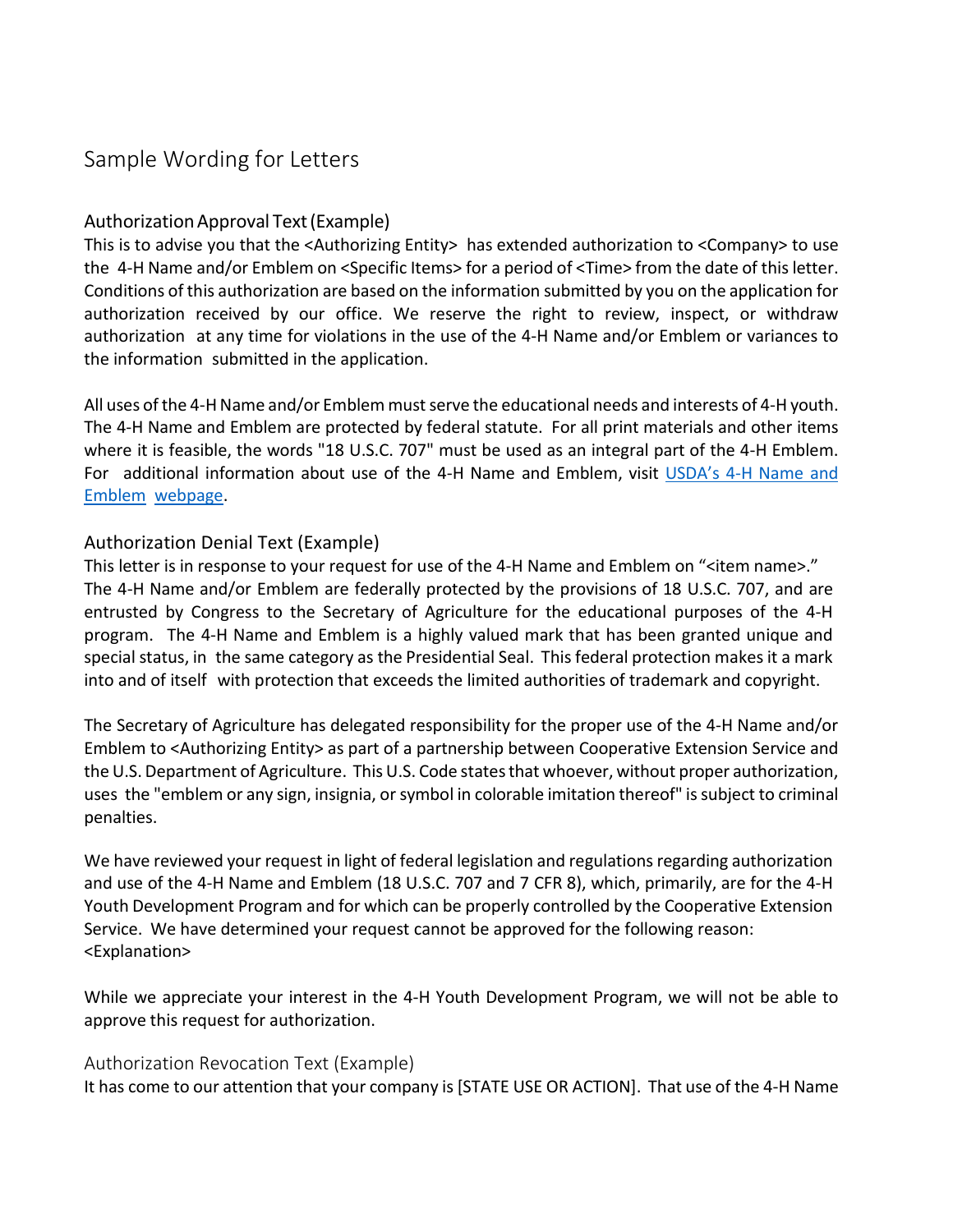and Emblem violates federal legislation and regulations and the conditions upon which we had provided you authorization.

The 4-H Name and Emblem is a federal mark, protected by Public Law 18 U.S.C. 707, and is entrusted by Congress to the Secretary of Agriculture. The Secretary of Agriculture has delegated proper use of the 4-H Name and/or Emblem to the U.S. Department of Agriculture's National Institute of Food and Agriculture (NIFA). The 4-H Name and Emblem is a highly valued mark that has been granted special and unique status, in the same category as the Presidential Seal. This federal protection makes it a mark into and of itself with protection that exceeds the limited authorities of trademark or copyright. This U.S. Code states that whoever, without proper authorization, uses the "name or emblem or any sign, insignia, or symbol in colorable imitation thereof" is subject to criminal penalties.

NIFA delegates authorization for use of the 4-H Name and Emblem to the Cooperative Extension Service, including the land-grant institutions for their 4-H youth development programs, including chartered 4-H clubs. That authorization does not extend to parents, volunteers, vendors, or other individuals or organizations. Further, authorization to use the 4-H Name and Emblem, when granted, are for uses that NIFA determines are in the best interests of the 4-H program and can be properly controlled by the Cooperative Extension Service. Regulations indicate that use of the 4-H Name or Emblem shall never be used in association with products and services when such use endorses, or appears to endorse, a firm, product, or service.

Based on the protection afforded the 4-H Name and Emblem by 18 U.S.C. 707 and the related federal regulations, **we are revoking your authorization and you must IMMEDIATELY CEASE AND DESIST**  from using the 4-H Name in any manner that includes, but is not limited to, the marketing and/or sales of products, services, or programs displaying the 4-H Name or Emblem.

## <span id="page-17-0"></span>Violation of Use Text (Example)

You may not be aware but the 4-H Name and/or Emblem is a federally protected mark, protected by the provisions of 18 U.S.C. 707, and is entrusted by Congress to the Secretary of Agriculture. The 4- H Name and Emblem is a highly valued mark that has been granted unique and special status, in the same category as the Presidential Seal. This federal protection makes it a mark into and of itself with protection that exceeds the limited authorities of trademark and copyright.

The Secretary of Agriculture has delegated responsibility for the proper use of the 4-H Name and/or Emblem to the National Institute of Food and Agriculture in the Department of Agriculture with rights and oversight granted to the Cooperative Extension Service for in- state use. This U.S. Code states that whoever, without proper authorization, uses the "4-H name or emblem or any sign, insignia, or symbol in colorable imitation thereof" is subject to criminal penalties.

Based on the protection afforded the 4-H Name and/or Emblem by 18 U.S.C. 707 and the related federal regulations, we are officially informing you that using the 4-H Name and/or Emblem in any manner which includes, but is not limited to, the prohibition of marketing and/or sales of products, services, or programs displaying the 4-H Name and/or Emblem. Please apply for authorization to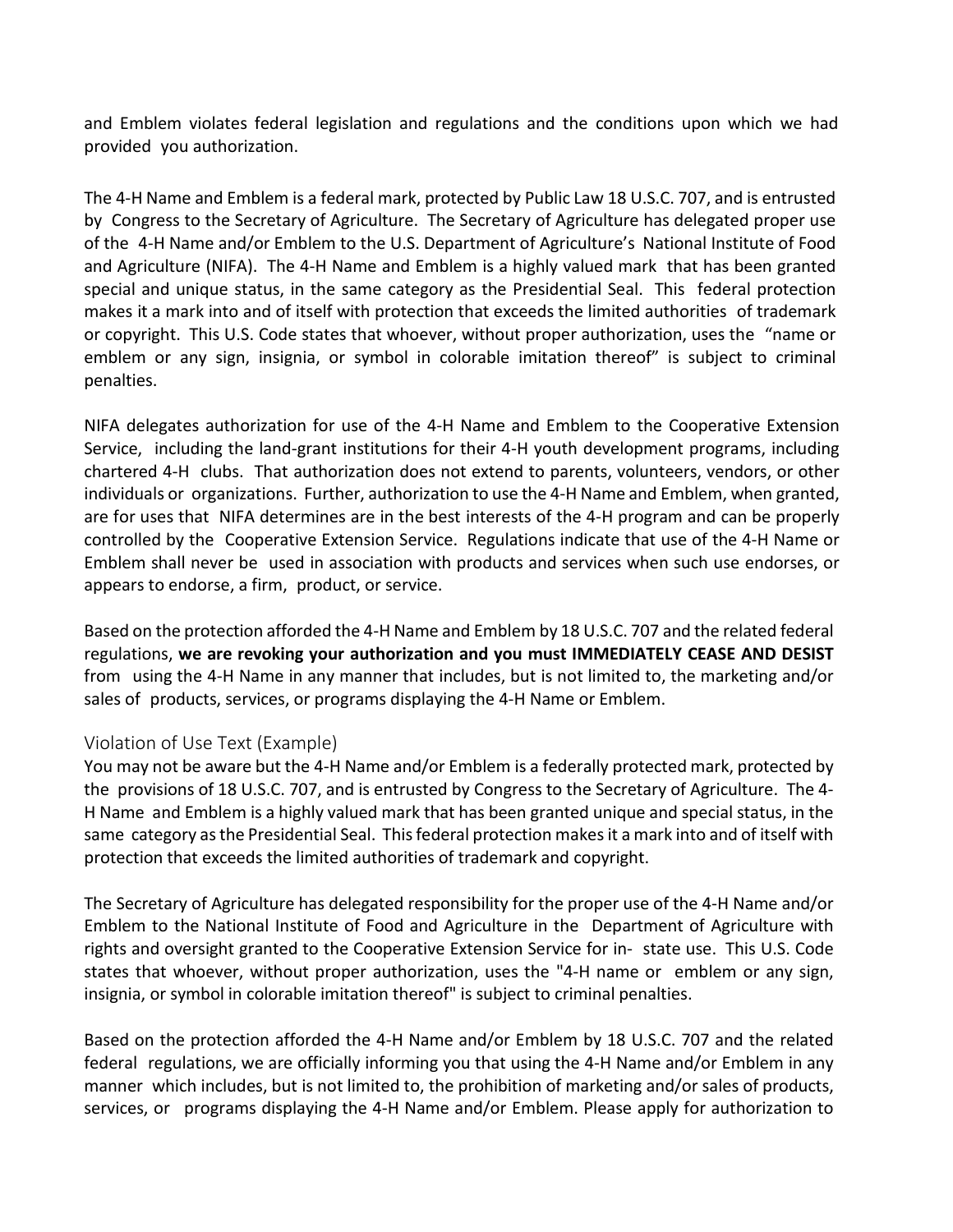use the 4-H Name and Emblem or remove the 4-H items from your product promotion.

For additional information about use of the 4-H Name and Emblem orto apply for authorization, visit USDA's 4-H Name [and Emblem webpage.](https://nifa.usda.gov/4-h-name-and-emblem) Thank you for your cooperation.

# <span id="page-18-0"></span>4-H Name and Emblem Use Criteria Checklist

## **Foundational Criteria.** For authorization to be considered, all of these criteria must be met.

- $\checkmark$  USDA and/or CES can properly control the use of the 4-H Name and Emblem.
- $\checkmark$  The use of the 4-H Name and Emblem is or supports the educational and/or character building efforts of 4-H, or provides recognition for educational or character achievements.
- $\checkmark$  The use of the 4-H Name and Emblem benefits the 4-H Program.
- $\checkmark$  The use of the 4-H Name and Emblem upholds the dignity of the 4-H Program.
- $\checkmark$  The use of the 4-H Name and Emblem does not exploit the 4-H Program, its employees, volunteers, or participants.
- $\checkmark$  The use of the 4-H Name and Emblem does not provide any direct or implied endorsement of any person, company, product, or organization.
- $\checkmark$  The use of the 4-H Name and Emblem does not provide or imply an exclusive relationship with any person, company, product, or organization.
- $\checkmark$  The use of the 4-H Name and Emblem is limited to a specific period of time.

## **Text Criteria.** For 4-H Name use, all of these criteria must be met for authorization to be considered.

- $\checkmark$  The text is written as *numeral hyphen capital letter.* (4-H)
- $\checkmark$  The emblem is not being used as a replacement for text. This includes replacing the word 4-H or replacing a letter within word.
- $\checkmark$  The context of the use is accurate with correct content. Statements about 4-H are factual.

**Graphic Criteria.** For 4-H Emblem use, all of these criteria must be met for authorization to be considered.

- $\checkmark$  The official emblem with legal insignia is being used in its entirety. This means that the whole emblem is visible and is properly identified as a federal mark.
- $\checkmark$  The emblem has not been altered. This includes no tilting, flipping, color adaptation, or other artistic interpretation.
- $\checkmark$  No portion of the emblem has been covered by text or another image. There is a clear view of the entire emblem.
- $\checkmark$  The emblem is not integrated into another's logo or image. The emblem stands alone as a separate and identifiable image. If other logs are present, the 4-H emblem is in a position of prominence or a position representative of the relationship to the other images.

**Situational Use Criteria.** These criteria may or may not apply based on the specific use requested. All applicable criteria must be met for authorization to be considered. (NA = not applicable to request.)